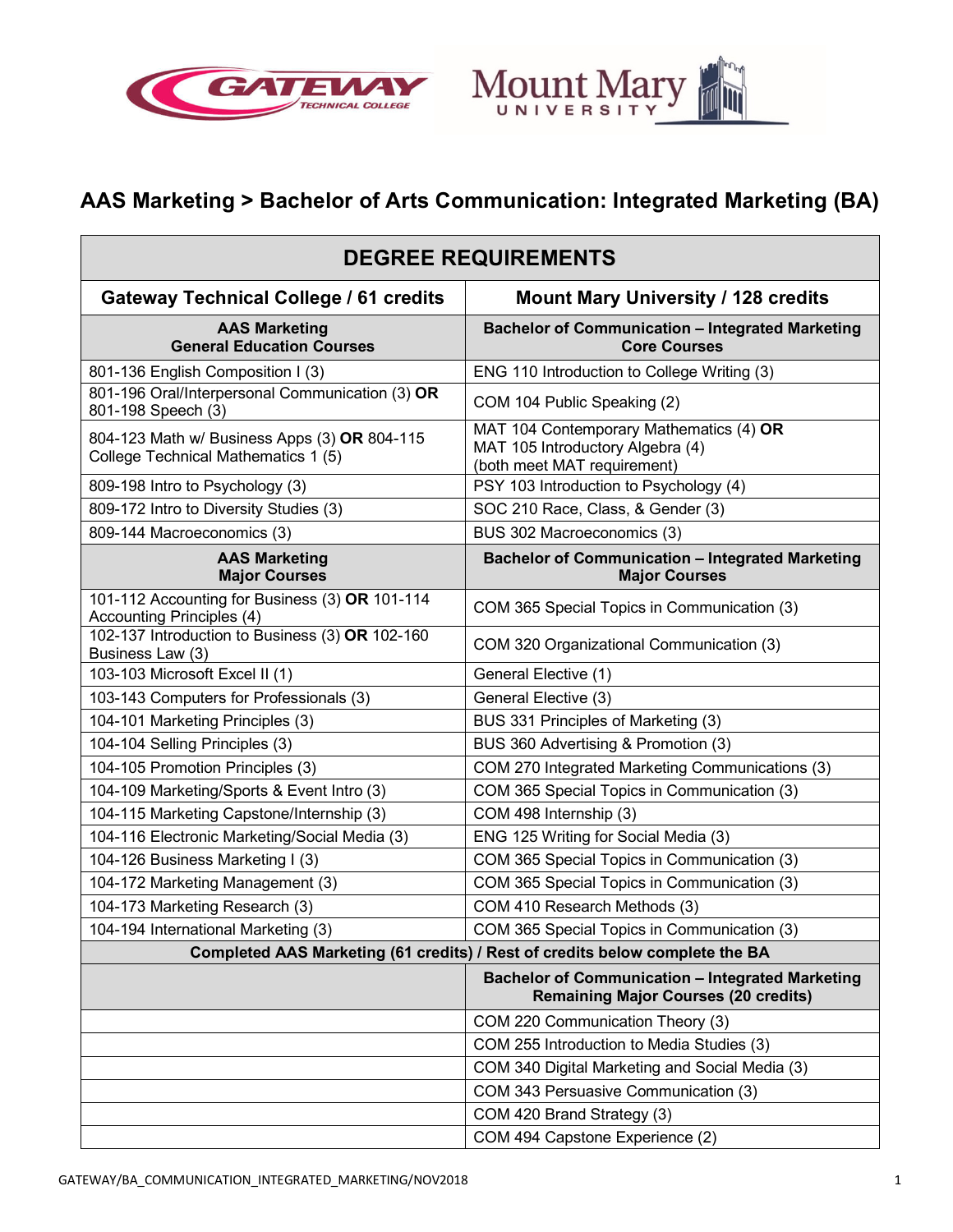| COM 301 Introduction to Public Relations (3) OR<br>COM 355 Crisis Communication (3) OR       |
|----------------------------------------------------------------------------------------------|
| COM 491 Strategic Public Relations Management (3)                                            |
| <b>Bachelor of Communication - Integrated Marketing</b><br><b>Remaining Core Courses</b>     |
| Philosophy/Theology (min. 10 credits)                                                        |
| SEA 101 Search for Meaning (4)                                                               |
| Theology (min. 3)                                                                            |
| Philosophy (min. 3)                                                                          |
| Communication/Math (min. 11 credits*)                                                        |
| ENG 120 College Research Writing (3)                                                         |
| World Language (3)                                                                           |
| *Min. credit number will be met through major.                                               |
| Literature/Fine Arts (minimum 9 credits)                                                     |
| Literature (3)                                                                               |
| Fine Arts (3)                                                                                |
| Option of Literature or Fine Arts (minimum of 2 credits to<br>complete 9 credit requirement) |
| Humanistics (min. 9 credits*)                                                                |
| History (3)                                                                                  |
| *Min. credits have been met at GTC                                                           |
| <b>Natural Science (3 credits)</b>                                                           |

*NOTE: Students holding an A.A.S. in Marketing from GTC should be able to complete a B.A. in Communication: Integrated Marketing within two full-time years, or 67 credits. Time to completion may be accelerated by transferring in up to 72 carefully selected credits (11 credits beyond the 61 credits required for the A.A.S.) from GTC in which they have earned a grade of "C" (2.0) or better.*